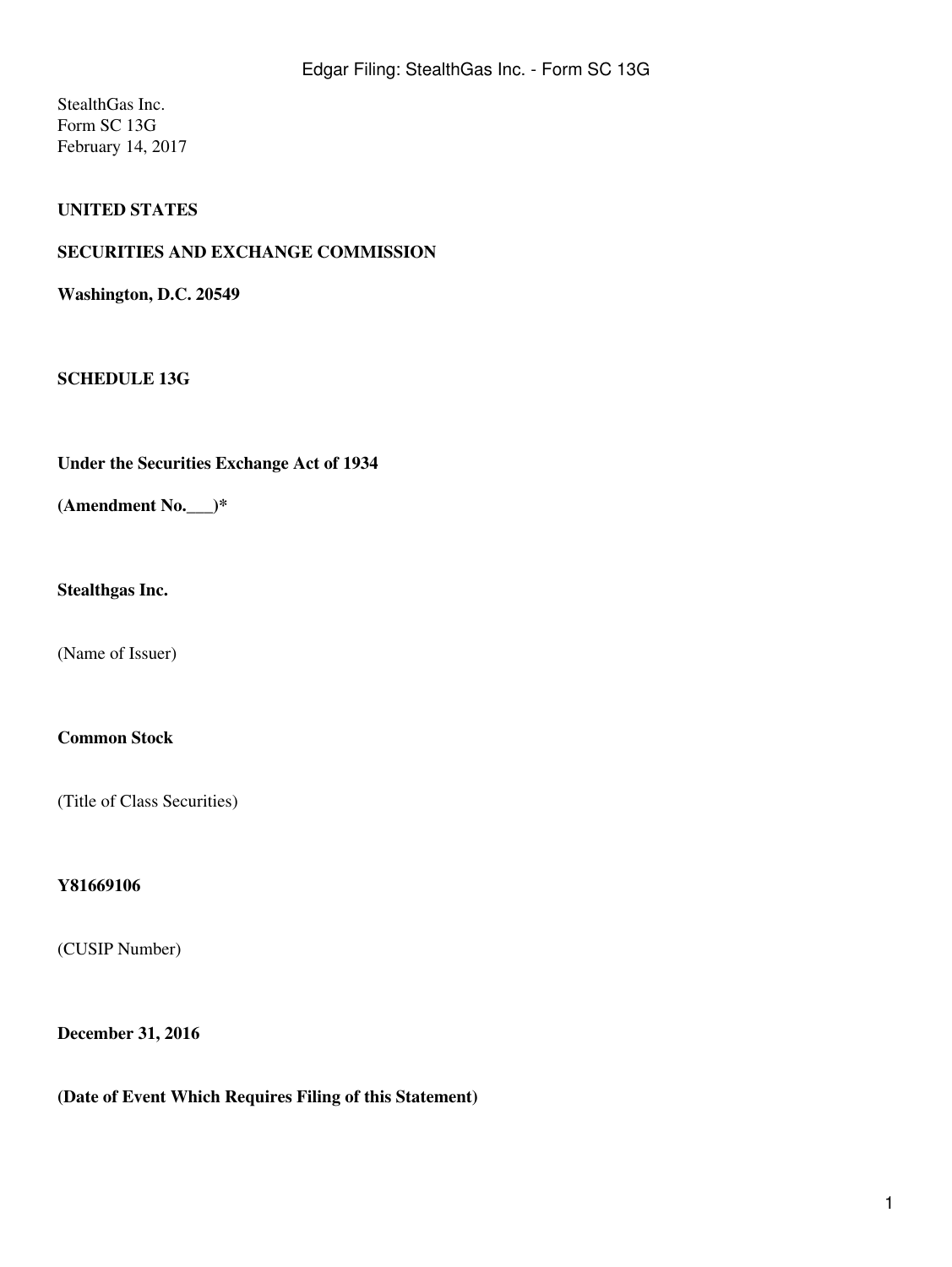# Edgar Filing: StealthGas Inc. - Form SC 13G

Check the appropriate box to designate the rule pursuant to which this Schedule is filed:\*

xRule 13d-1(b)

¨Rule 13d-1(c)

¨Rule 13d-1(d)

\* The remainder of this cover page shall be filled out for a reporting person's initial filing on this form with respect to the subject class of securities, and for any subsequent amendment containing information which would alter the disclosure provided in a prior cover page.

The information required in the remainder of this cover page shall not be deemed to be "filed" for the purpose of Section 18 of the Securities Exchange Act of 1934 ("Act") or otherwise subject to the liabilities of that section of the Act but shall be subject to all other provisions of the Act (however, see the Notes).

**Persons who respond to the collection of information contained in this form are not required to respond unless the form displays a currently valid OMB control number**.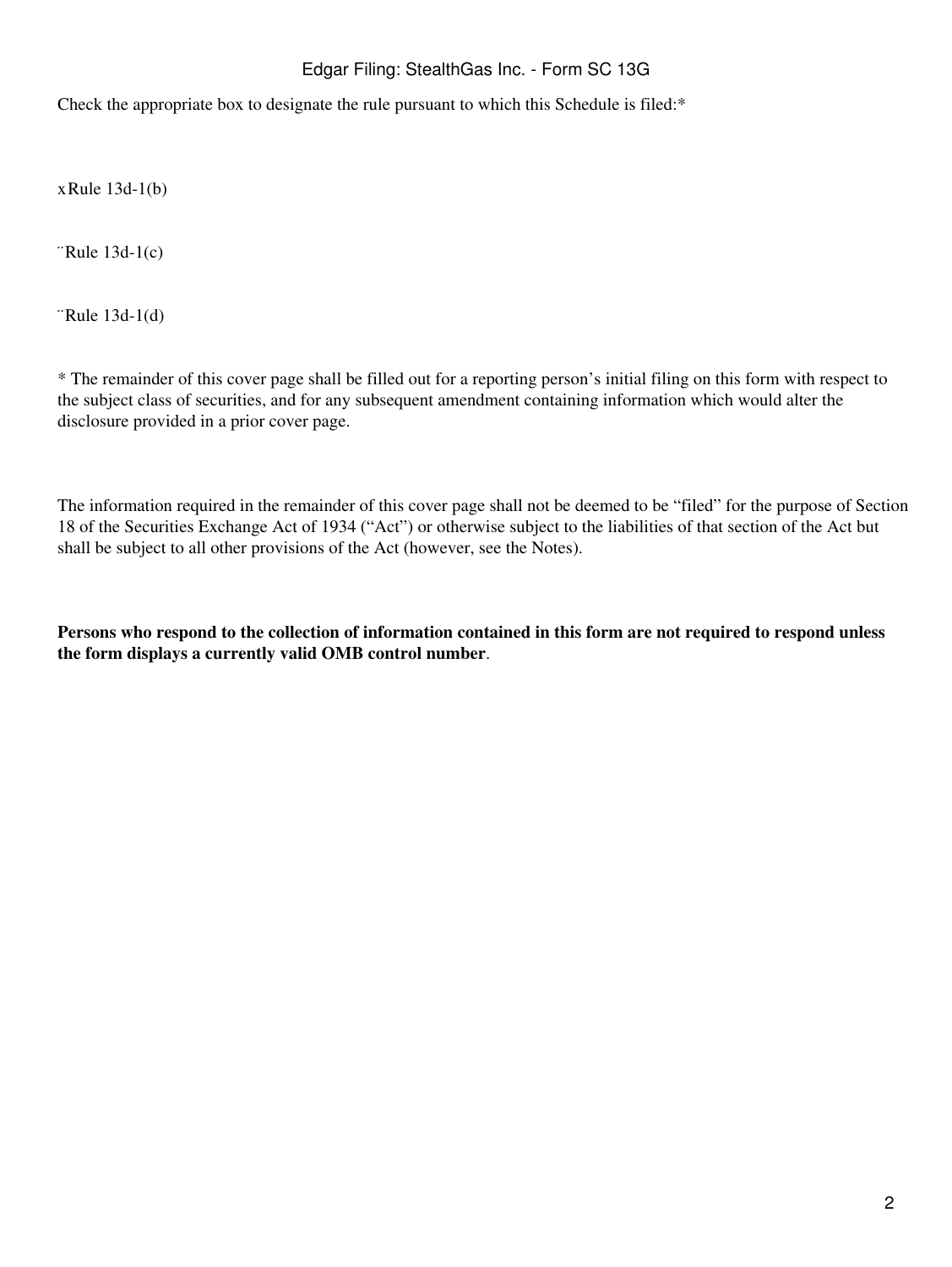Page 2 of 12 Pages

# **CUSIP No. Y81669106**

Name of Reporting Persons.

I.R.S. Identification Nos. of above persons (entities only).

#### **1 Glendon Capital Management L.P.**

#### **46-1394333**

Check the Appropriate Box if a Member of a Group (See Instructions)

**2** (a) ¨  $(b)$ 

SEC Use Only

# **3**

Citizenship or Place of Organization

**4**

**Delaware, USA**

Sole Voting Power

#### **5**

**2,452,531**

Shared Voting Power

**6**

#### **number of shares beneficially owned by each reporting person**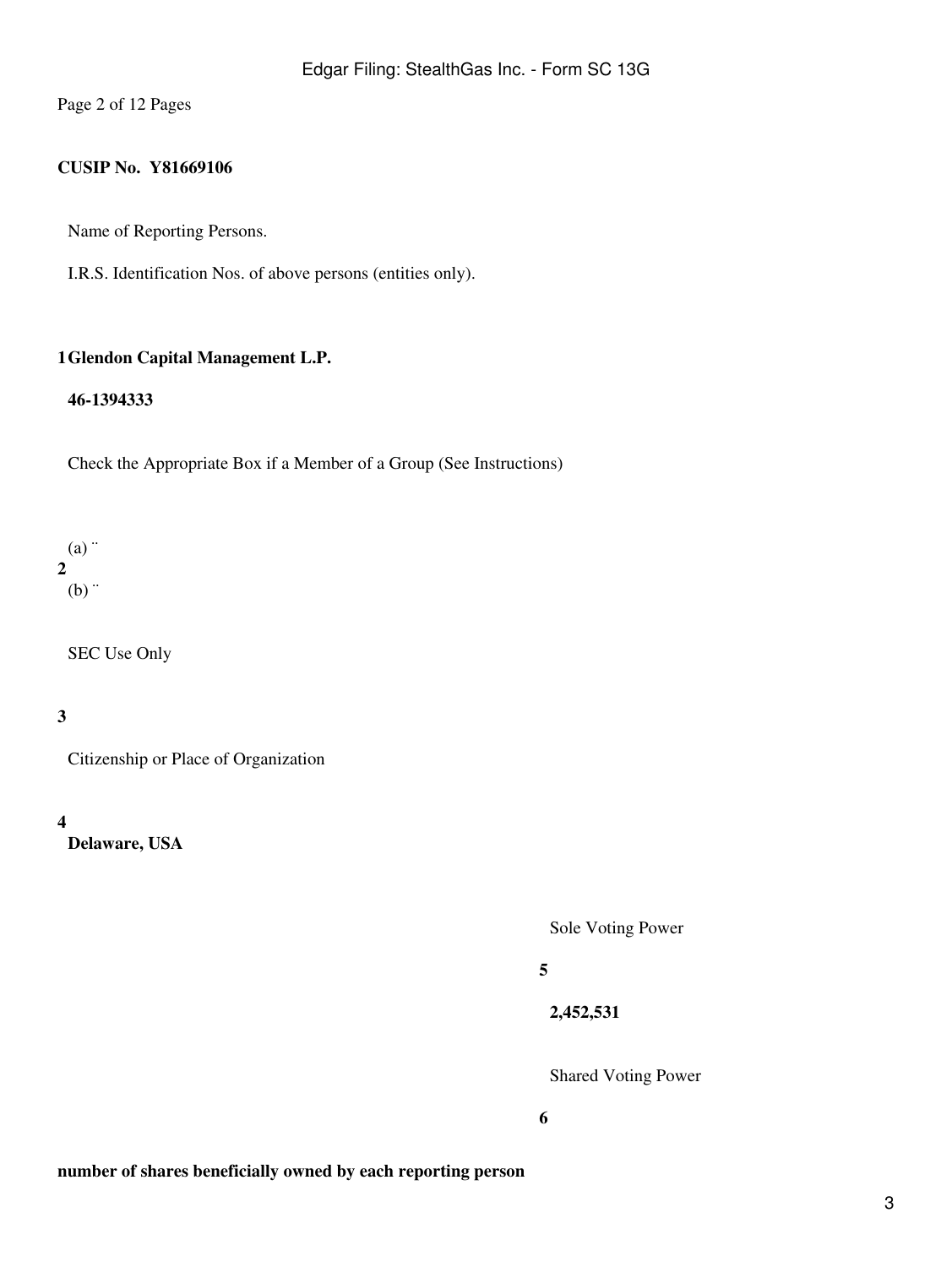Sole Dispositive Power

**7**

**2,452,531**

**8** Shared Dispositive Power

Aggregate Amount Beneficially Owned by Each Reporting Person

#### **9**

## **2,452,531**

**10** Check if the Aggregate Amount in Row (9) Excludes Certain Shares (See Instructions)

Percent of Class Represented by Amount in Row (9)

# **11**

**6.2%\*\***

Type of Reporting Person (See Instructions)

#### **12**

# **IA, HC**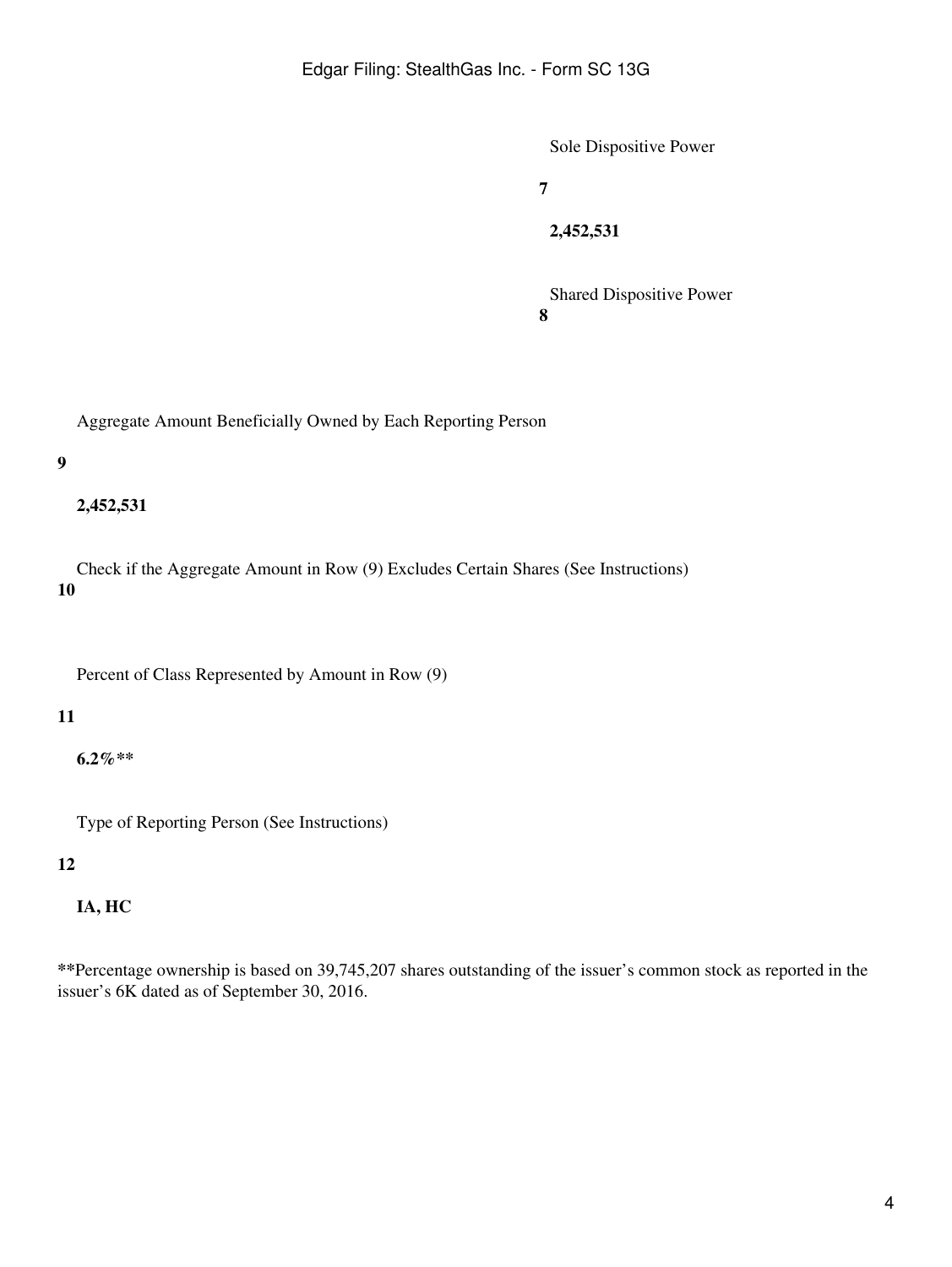Page 3 of 12 Pages

# **CUSIP No. Y81669106**

Name of Reporting Persons.

I.R.S. Identification Nos. of above persons (entities only).

# **1**

# **Matthew S. Barrett**

Check the Appropriate Box if a Member of a Group (See Instructions)

### **2** (a) ¨  $(b)$

SEC Use Only

# **3**

Citizenship or Place of Organization

#### **4**

**U.S. Citizen**

**5** Sole Voting Power

Shared Voting Power

#### **6**

**number of shares beneficially owned by each reporting person 2,452,531**

**7**Sole Dispositive Power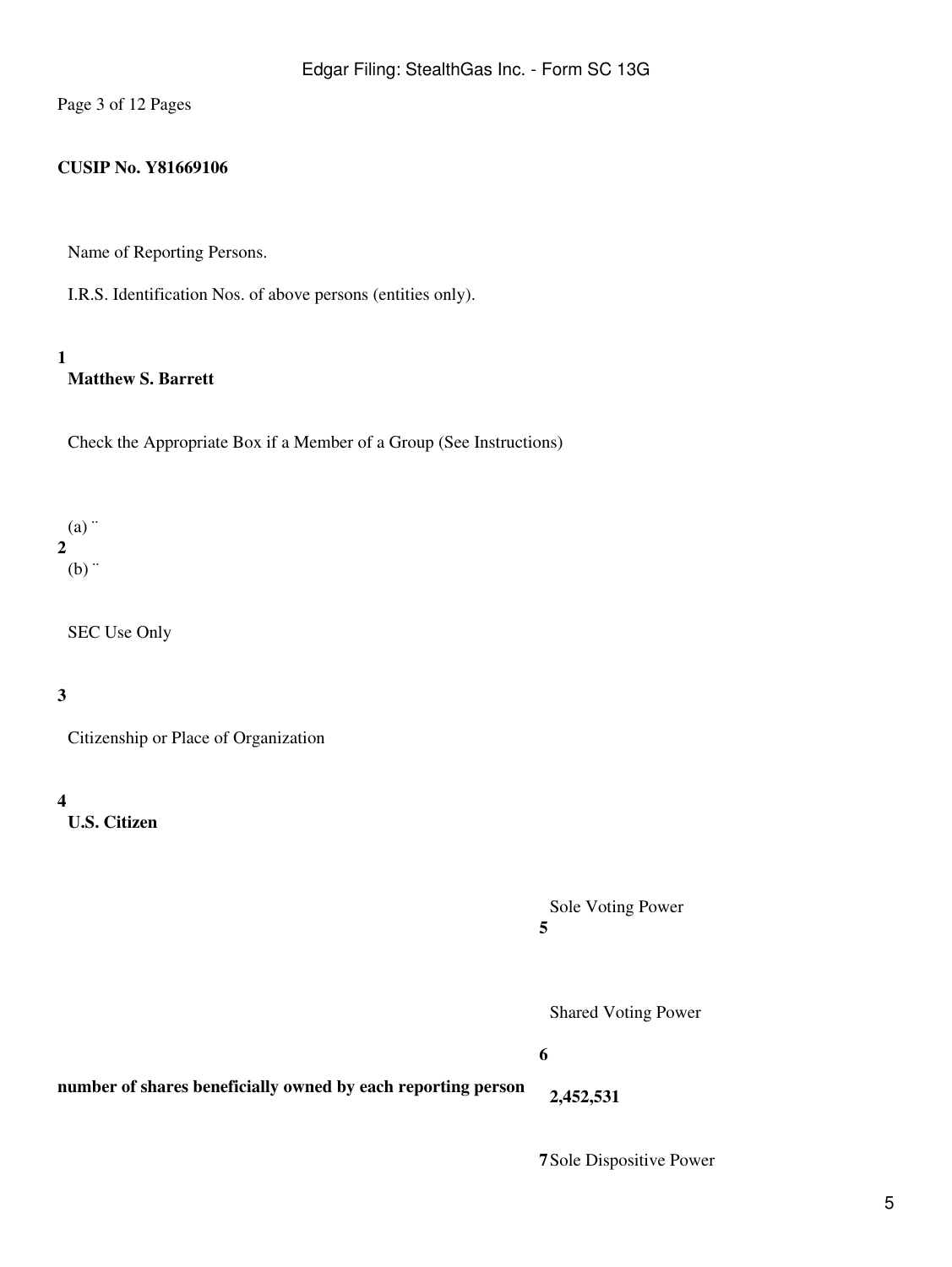**8**

**2,452,531**

Aggregate Amount Beneficially Owned by Each Reporting Person

**9**

**2,452,531**

**10** Check if the Aggregate Amount in Row (9) Excludes Certain Shares (See Instructions)

Percent of Class Represented by Amount in Row (9)

#### **11**

**6.2%\*\***

Type of Reporting Person (See Instructions)

#### **12**

**IN, HC**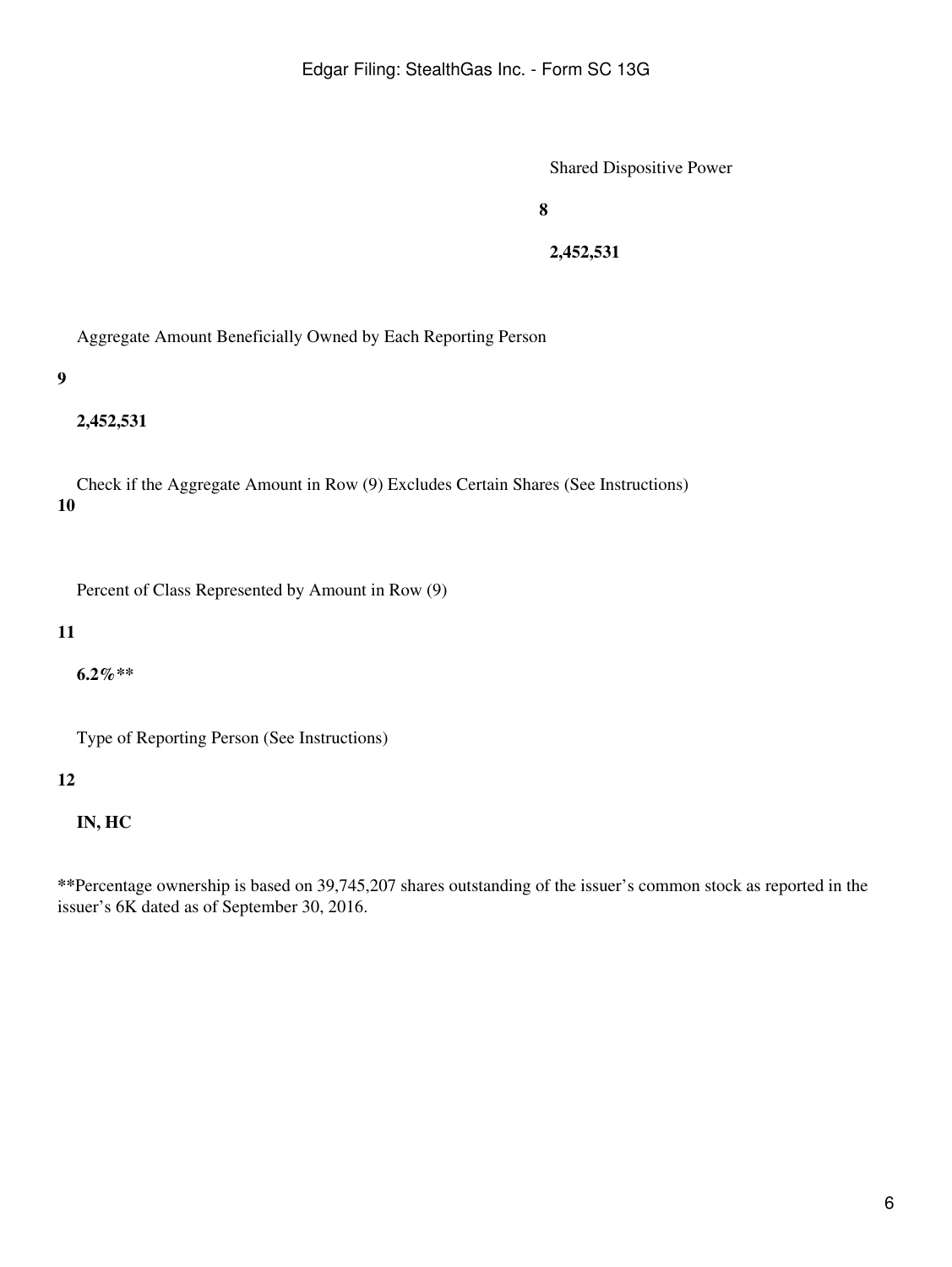Page 4 of 12 Pages

# **CUSIP No. Y81669106**

Name of Reporting Persons.

I.R.S. Identification Nos. of above persons (entities only).

# **1 Holly Kim**

Check the Appropriate Box if a Member of a Group (See Instructions)

### **2**  $(a)$  $(b)$  "

SEC Use Only

# **3**

Citizenship or Place of Organization

#### **4**

**U.S. Citizen**

**5** Sole Voting Power

Shared Voting Power

**6**

**number of shares beneficially owned by each reporting person**

**2,452,531**

**7**Sole Dispositive Power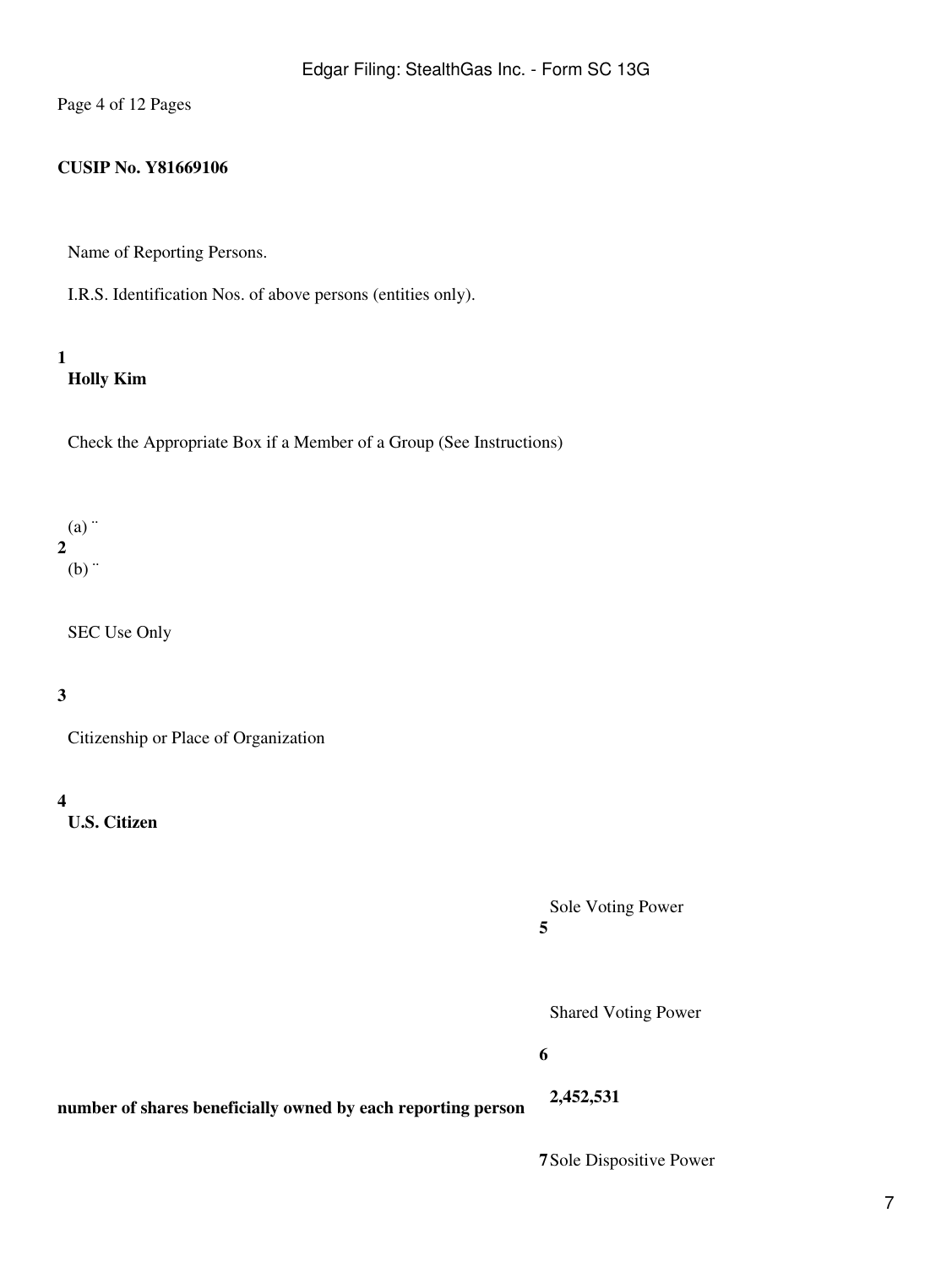**8**

**2,452,531**

Aggregate Amount Beneficially Owned by Each Reporting Person

**9**

**2,452,531**

**10** Check if the Aggregate Amount in Row (9) Excludes Certain Shares (See Instructions)

Percent of Class Represented by Amount in Row (9)

#### **11**

**6.2%\*\***

Type of Reporting Person (See Instructions)

#### **12**

**IN, HC**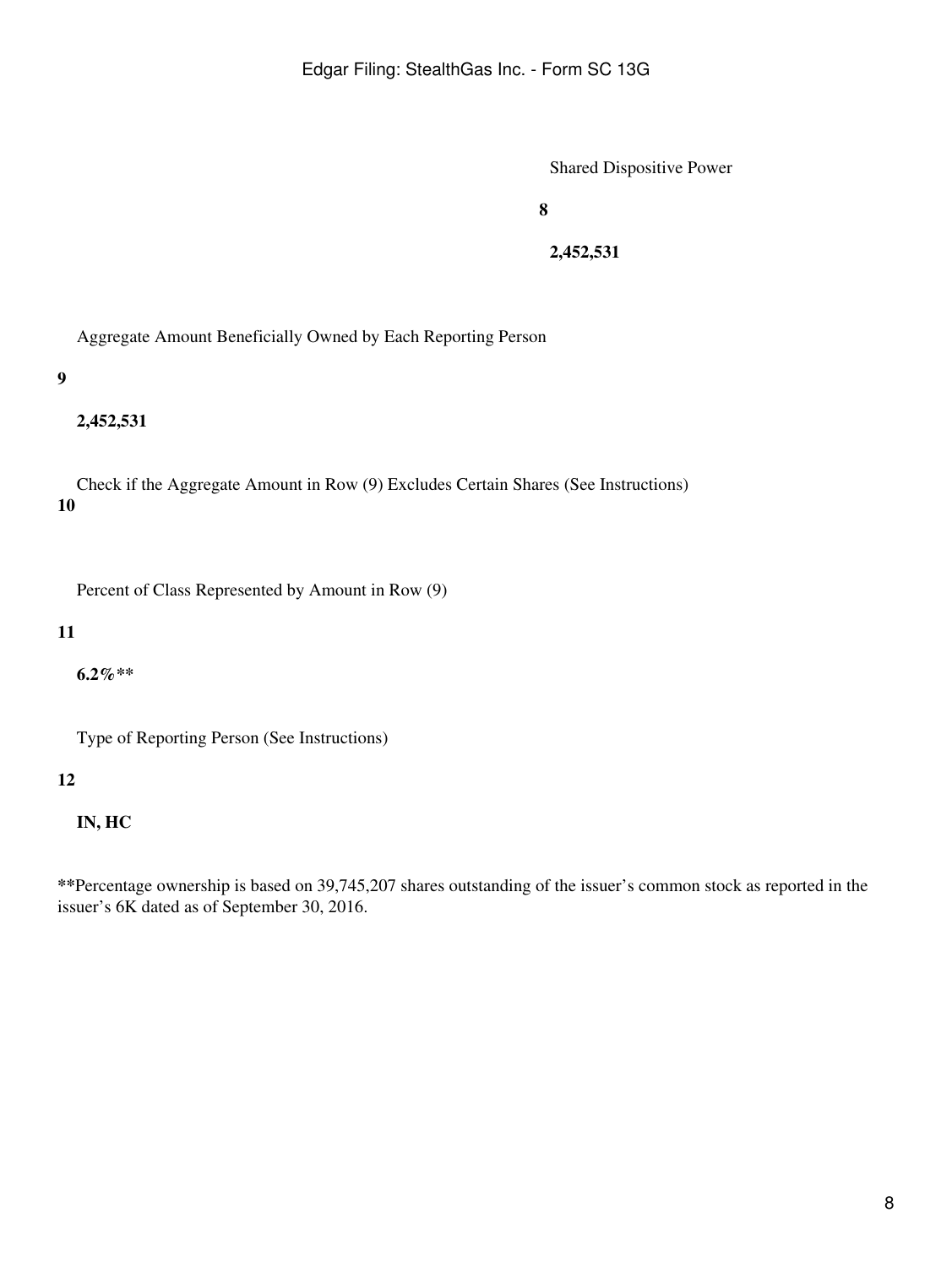Page 5 of 12 Pages

#### **CUSIP No. Y81669106**

Name of Reporting Persons.

I.R.S. Identification Nos. of above persons (entities only).

## **1 Eitan Melamed**

Check the Appropriate Box if a Member of a Group (See Instructions)

### **2** (a) ¨  $(b)$  "

SEC Use Only

# **3**

Citizenship or Place of Organization

#### **4**

**U.S. Citizen**

**5** Sole Voting Power

Shared Voting Power

**6**

**2,452,531**

**number of shares beneficially owned by each reporting person**

**7**Sole Dispositive Power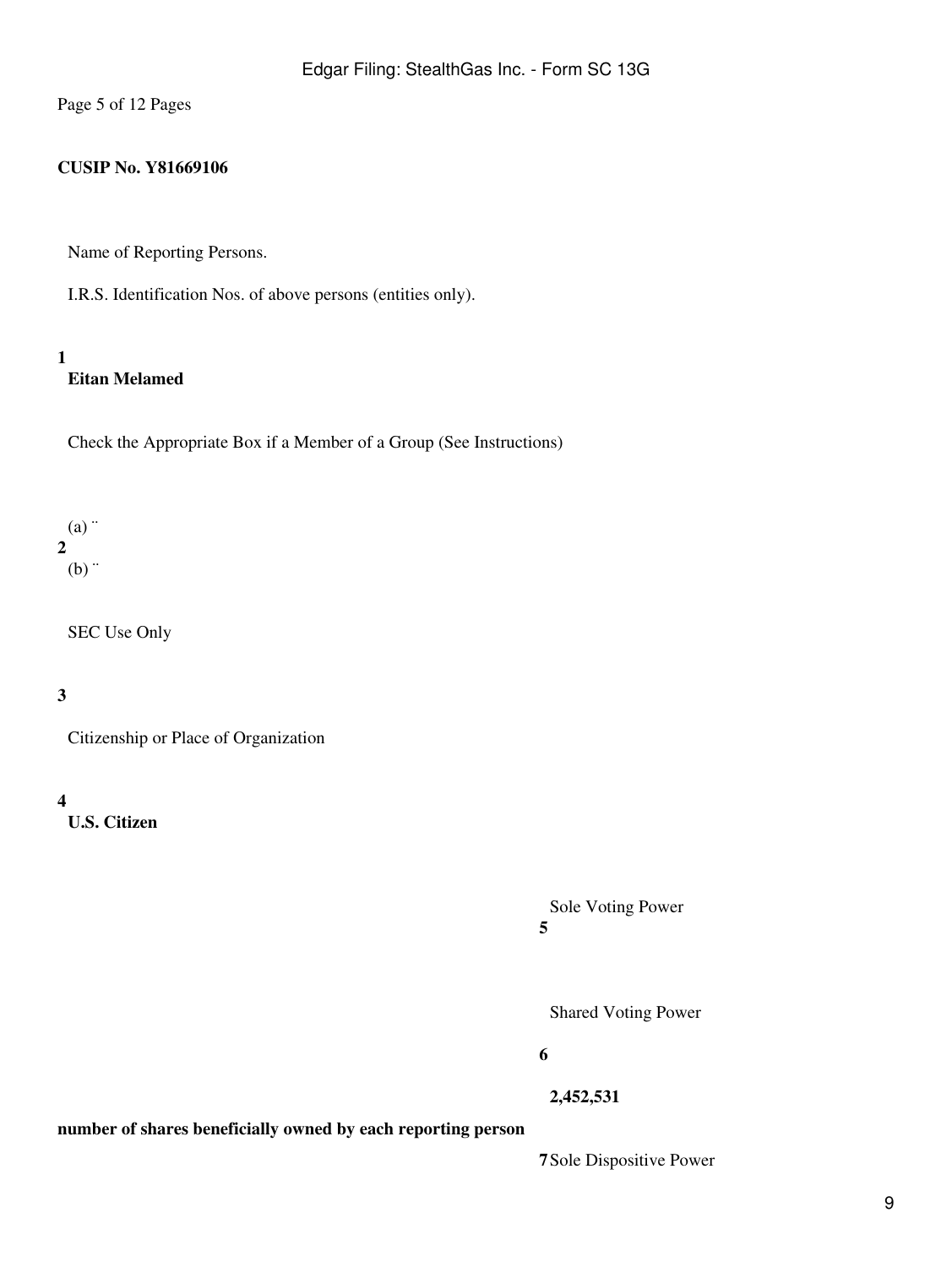**8**

**2,452,531**

Aggregate Amount Beneficially Owned by Each Reporting Person

**9**

**2,452,531**

**10** Check if the Aggregate Amount in Row (9) Excludes Certain Shares (See Instructions)

Percent of Class Represented by Amount in Row (9)

#### **11**

**6.2%\*\***

Type of Reporting Person (See Instructions)

#### **12**

**IN, HC**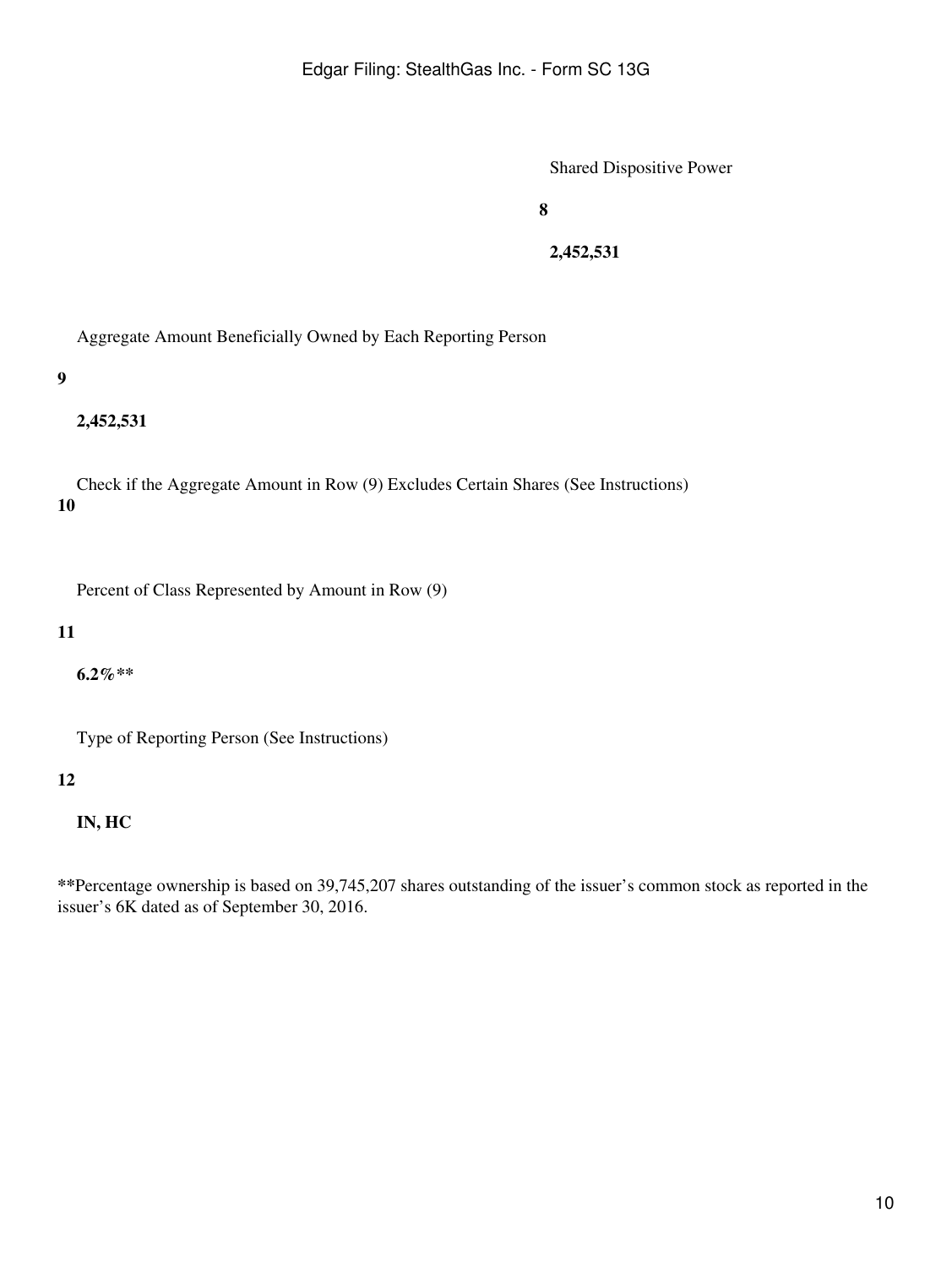Page 6 of 12 Pages

# **CUSIP No. Y81669106**

Name of Reporting Persons.

I.R.S. Identification Nos. of above persons (entities only).

## **1 Michael Keegan**

Check the Appropriate Box if a Member of a Group (See Instructions)

### **2** (a) ¨  $(b)$  "

SEC Use Only

# **3**

Citizenship or Place of Organization

#### **4**

**U.S. Citizen**

**5** Sole Voting Power

Shared Voting Power

#### **6**

**number of shares beneficially owned by each reporting person 2,452,531**

**7**Sole Dispositive Power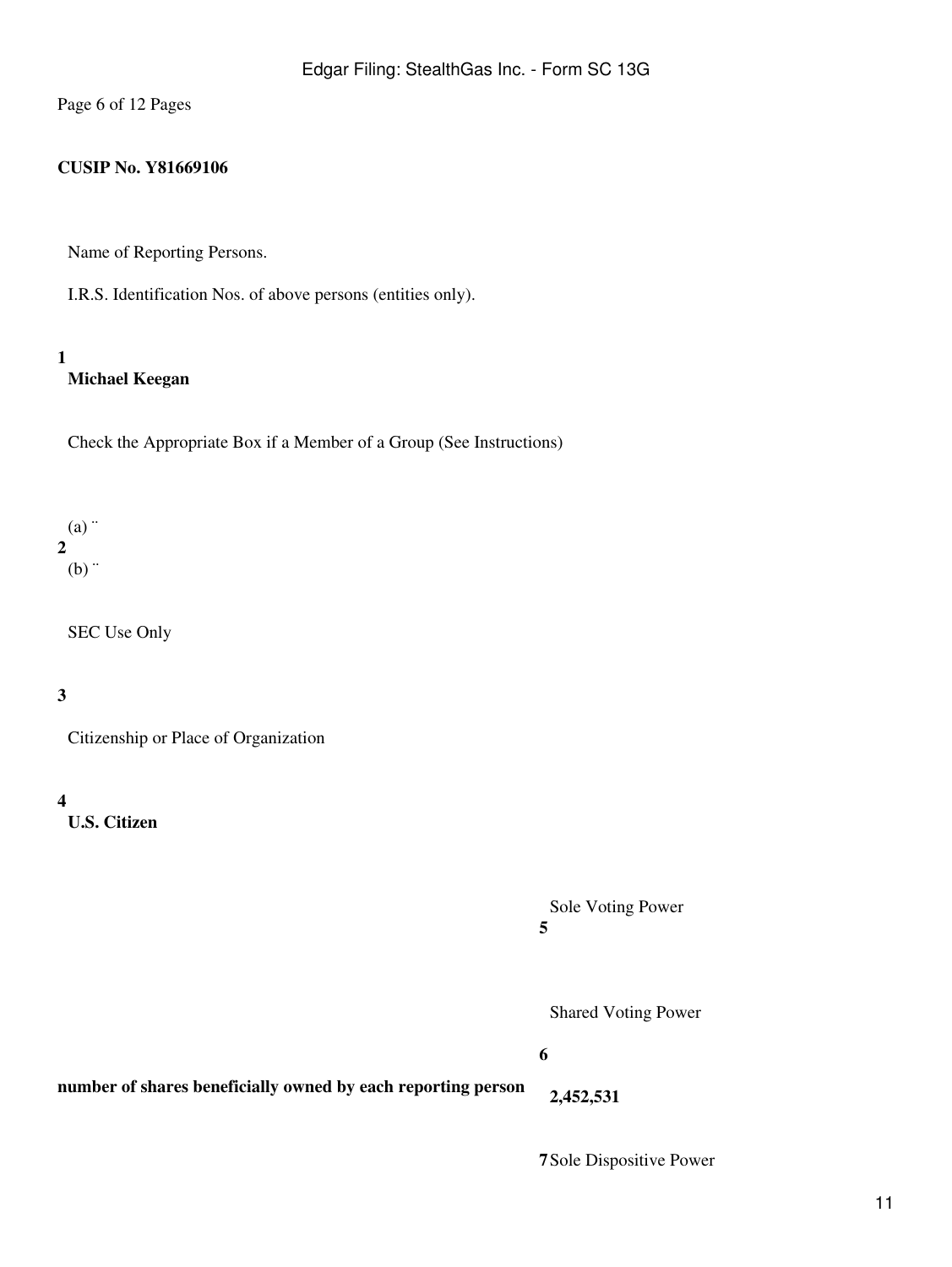**8**

**2,452,531**

Aggregate Amount Beneficially Owned by Each Reporting Person

**9**

**2,452,531**

**10** Check if the Aggregate Amount in Row (9) Excludes Certain Shares (See Instructions)

Percent of Class Represented by Amount in Row (9)

#### **11**

**6.2%\*\***

Type of Reporting Person (See Instructions)

#### **12**

**IN, HC**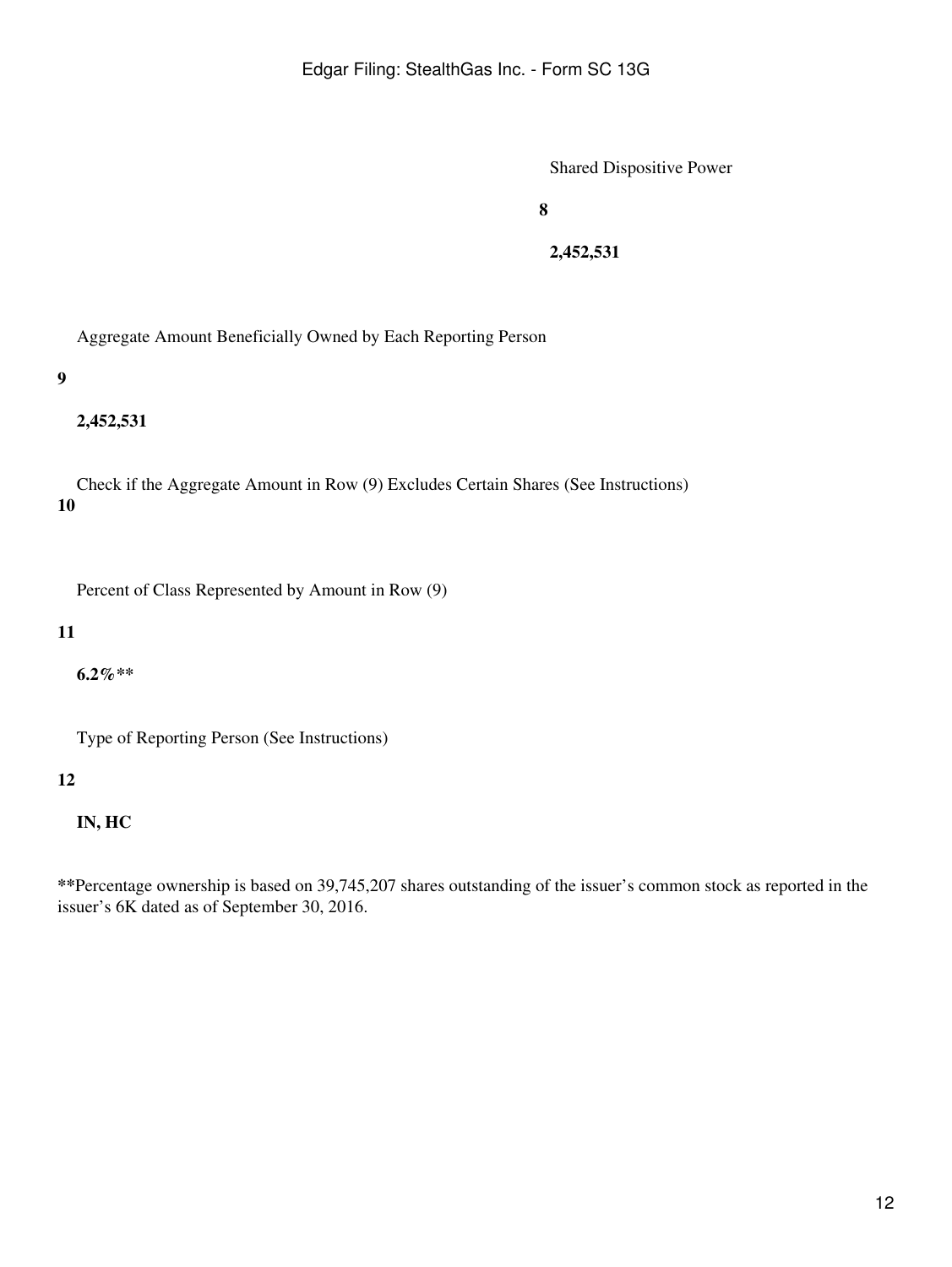Page 7 of 12 Pages

#### **CUSIP No. Y81669106**

Name of Reporting Persons.

I.R.S. Identification Nos. of above persons (entities only).

#### **1 Brian Berman**

Check the Appropriate Box if a Member of a Group (See Instructions)

#### **2**  $(a)$  $(b)$  "

SEC Use Only

# **3**

Citizenship or Place of Organization

#### **4**

**U.S. Citizen**

**5** Sole Voting Power

Shared Voting Power

#### **6**

**number of shares beneficially owned by each reporting person**

**7**Sole Dispositive Power

**2,452,531**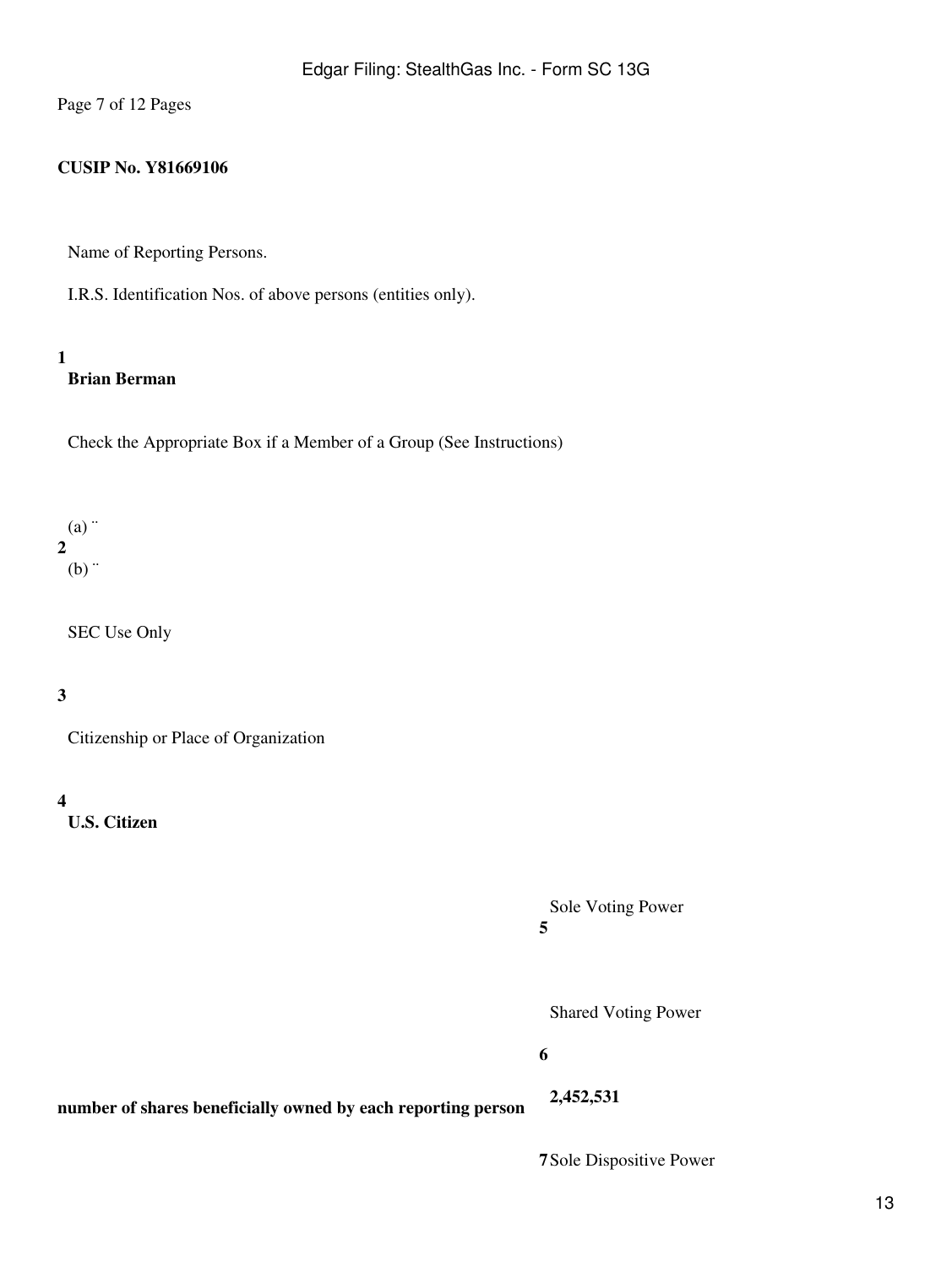**8**

**2,452,531**

Aggregate Amount Beneficially Owned by Each Reporting Person

**9**

**2,452,531**

**10** Check if the Aggregate Amount in Row (9) Excludes Certain Shares (See Instructions)

Percent of Class Represented by Amount in Row (9)

#### **11**

**6.2%\*\***

Type of Reporting Person (See Instructions)

#### **12**

**IN, HC**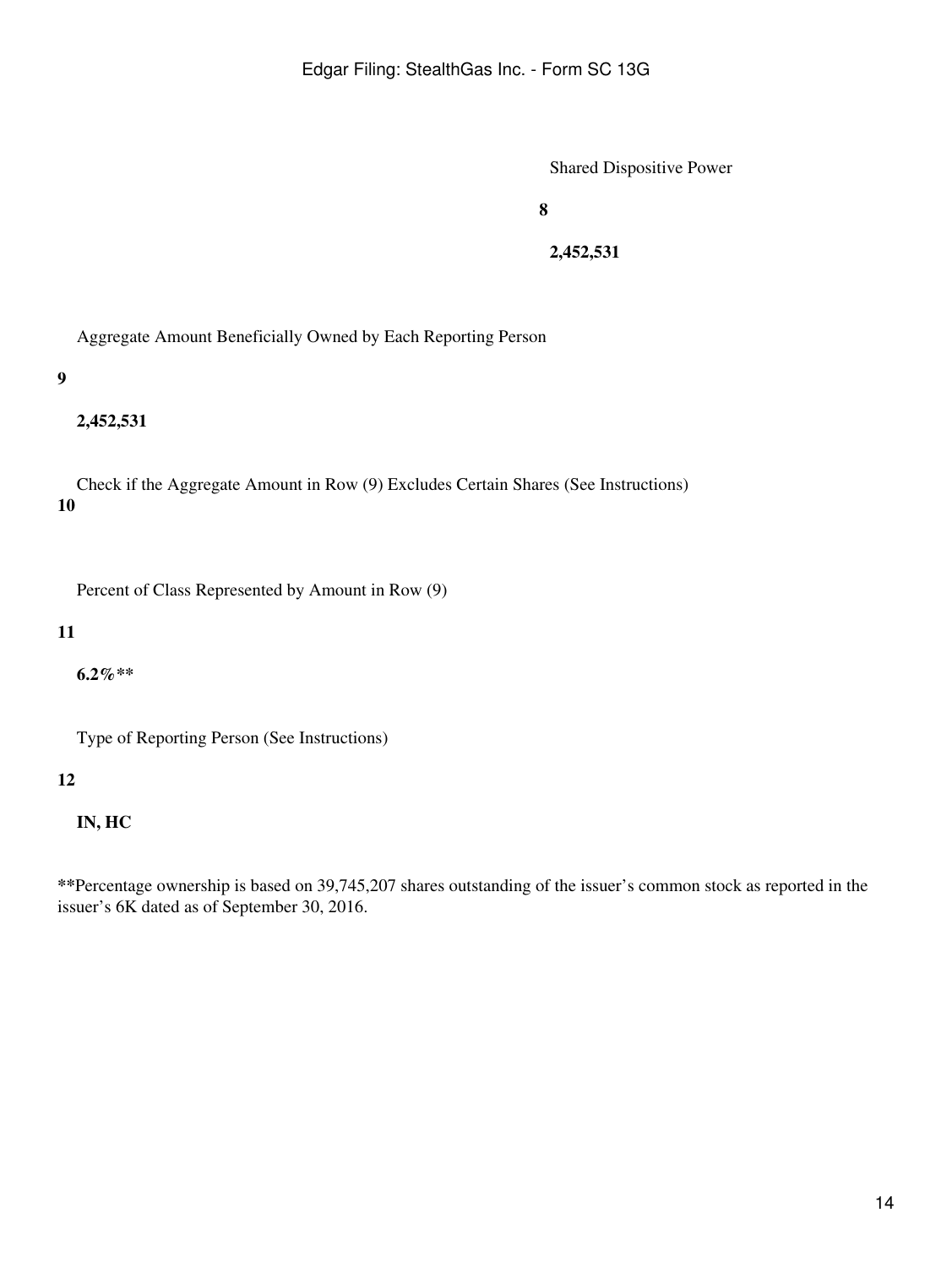Page 8 of 12 Pages

Item 1.

(a)Name of Issuer

Stealthgas, Inc.

(b)Address of Issuer's Principal Executive Offices

331 Kifissias Avenue, Erithrea 14561, Athens, Greece

Item 2.

(a)Name of Persons Filing

|    | Glendon Capital Management L.P. |
|----|---------------------------------|
|    | Matthew S. Barrett              |
| 3. | Holly Kim                       |
|    | Eitan Melamed                   |
| 5. | Michael Keegan                  |
| 6. | Brian Berman                    |
|    |                                 |

# (b)Address of Principal Business office or, if None, Residence

| $\overline{1}$ . | 1620 26th Street, 2000N, Santa Monica, CA 90405 |
|------------------|-------------------------------------------------|
| 2.               | 1620 26th Street, 2000N, Santa Monica, CA 90405 |
| 3.               | 1620 26th Street, 2000N, Santa Monica, CA 90405 |
| $\mathbf{4}$ .   | 1620 26th Street, 2000N, Santa Monica, CA 90405 |
| 5.               | 1620 26th Street, 2000N, Santa Monica, CA 90405 |
| 6.               | 1620 26th Street, 2000N, Santa Monica, CA 90405 |

# (c)Citizenship

| Delaware, USA |
|---------------|
| U.S. Citizen  |
| U.S. Citizen  |
|               |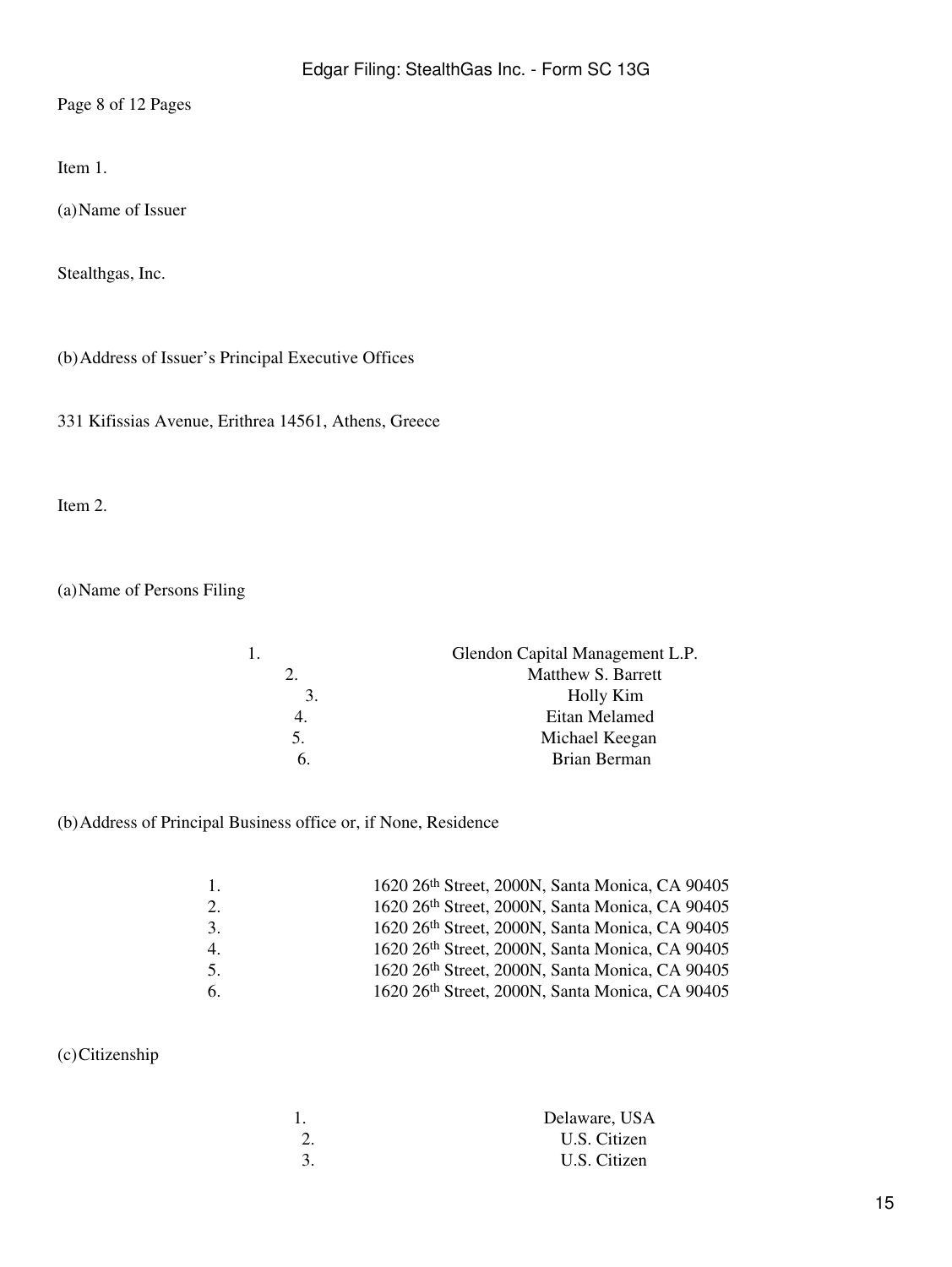Edgar Filing: StealthGas Inc. - Form SC 13G

| 4.  | U.S. Citizen |
|-----|--------------|
| 5.  | U.S. Citizen |
| -6. | U.S. Citizen |

(d)Title of Class of Securities

Common Stock

(e)CUSIP Number

Y81669106 

Item 3. If this statement is filed pursuant to §§ 240.13d-1(b), or 240.13d-2(b) or (c), check whether the person filing is a:

(a)¨Broker or dealer registered under section 15 of the Act (15 U.S.C. 78c).

(b)¨Bank as defined in section 3(a)(6) of the Act (15 U.S.C. 78c).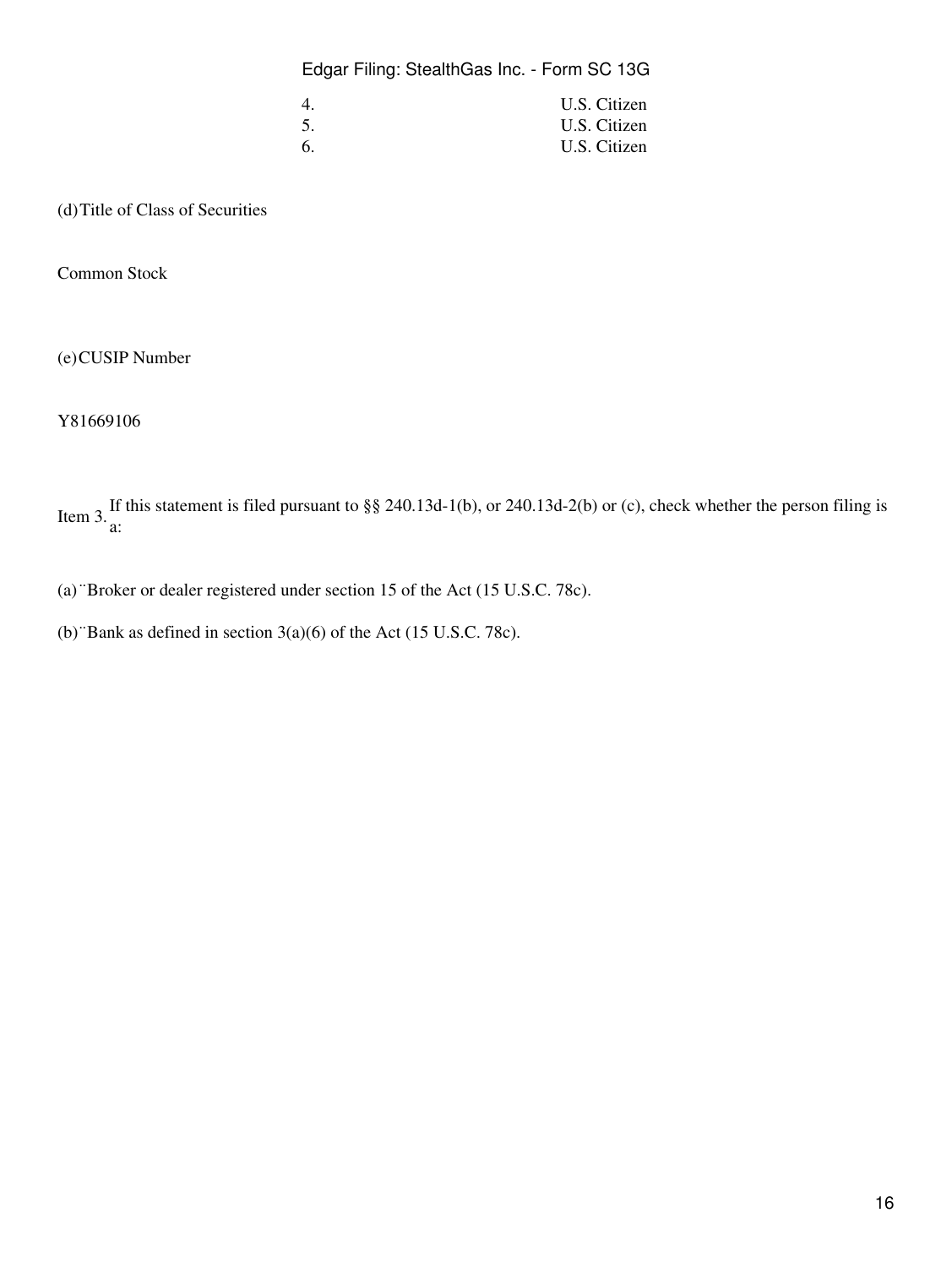Page 9 of 12 Pages

- (c) "Insurance company as defined in section  $3(a)(19)$  of the Act (15 U.S.C. 78c).
- (d)¨ Investment company registered under section 8 of the Investment Company Act (15 U.S.C. 80a-8).
- (e) x An investment adviser in accordance with § 240.13d-1(b)(1)(ii)(E).\*
- (f) " An employee benefit plan or endowment fund in accordance with § 240.13d-1(b)(ii)(F).
- (g)xA parent holding company or control person in accordance with § 240.13d-1(b)(1)(ii)(G).\*\*
- (h)¨ A savings association as defined in Section 3(b) of the Federal Deposit Insurance Act (12 U.S.C. 1813).
- (i)  $\therefore$  A church plan that is excluded from the definition of an investment company under section 3(c)(14) of the Investment Company Act of 1040 (15 U S G 800.3) Investment Company Act of 1940 (15 U.S.C. 80a-3).
- (j) "Group in accordance with  $\S$  240.13d-1(b)(ii)(J).
- Item 4. Ownership

For Glendon Capital Management L.P.:

- (a) Amount beneficially owned: **2,452,531**
- (b) Percent of class: **6.2%\***
- (c) Number of shares to which each Reporting Person has:
- (i) Sole power to vote or to direct the vote: **2,452,531**
- (ii) Shared power to direct the vote: **0**
- (iii) Sole power to dispose or to direct the disposition of: **2,452,531**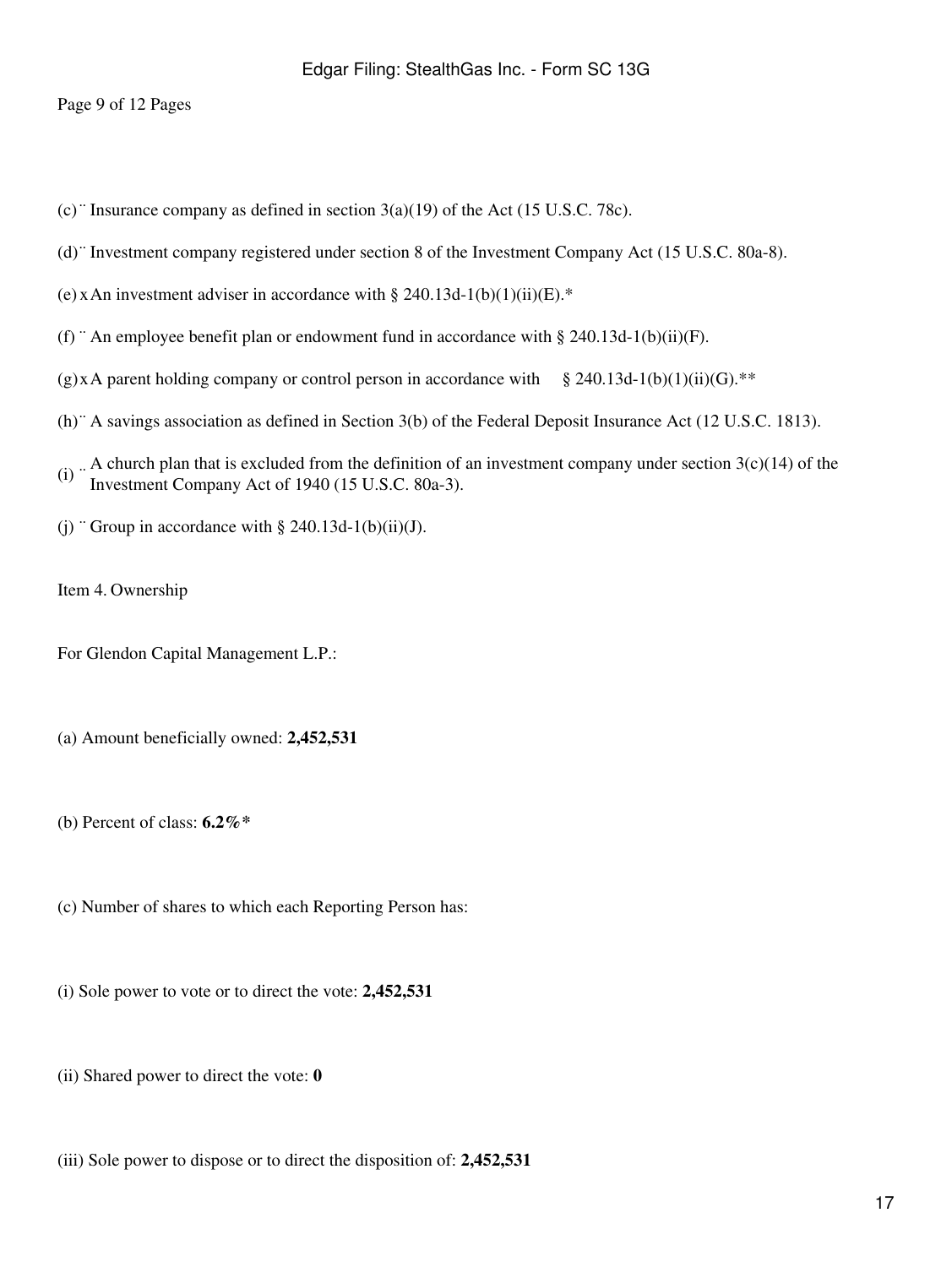(iv) Shared power to dispose or to direct the disposition of: **0**

For each of Matthew S. Barrett, Holly Kim, Eitan Melamed, Michael Keegan, and Brian Berman:

(a) Amount beneficially owned: **2,452,531**

(b) Percent of class: **6.2%\***

(c) Number of shares to which each Reporting Person has:

(i) Sole power to vote or to direct the vote: **0**

(ii) Shared power to direct the vote: **2,452,531**

(iii) Sole power to dispose or to direct the disposition of: **0**

(iv) Shared power to dispose or to direct the disposition of: **2,452,531**

**\*\***Percentage ownership is based on 39,745,207 shares outstanding of the issuer's common stock as reported in the issuer's 6K dated as of September 30, 2016.

Item 5. Ownership of Five Percent or Less of a Class.

If this statement is being filed to report the fact that as of the date hereof the reporting person has ceased to be the beneficial owner of more than five percent of the class securities, check the following "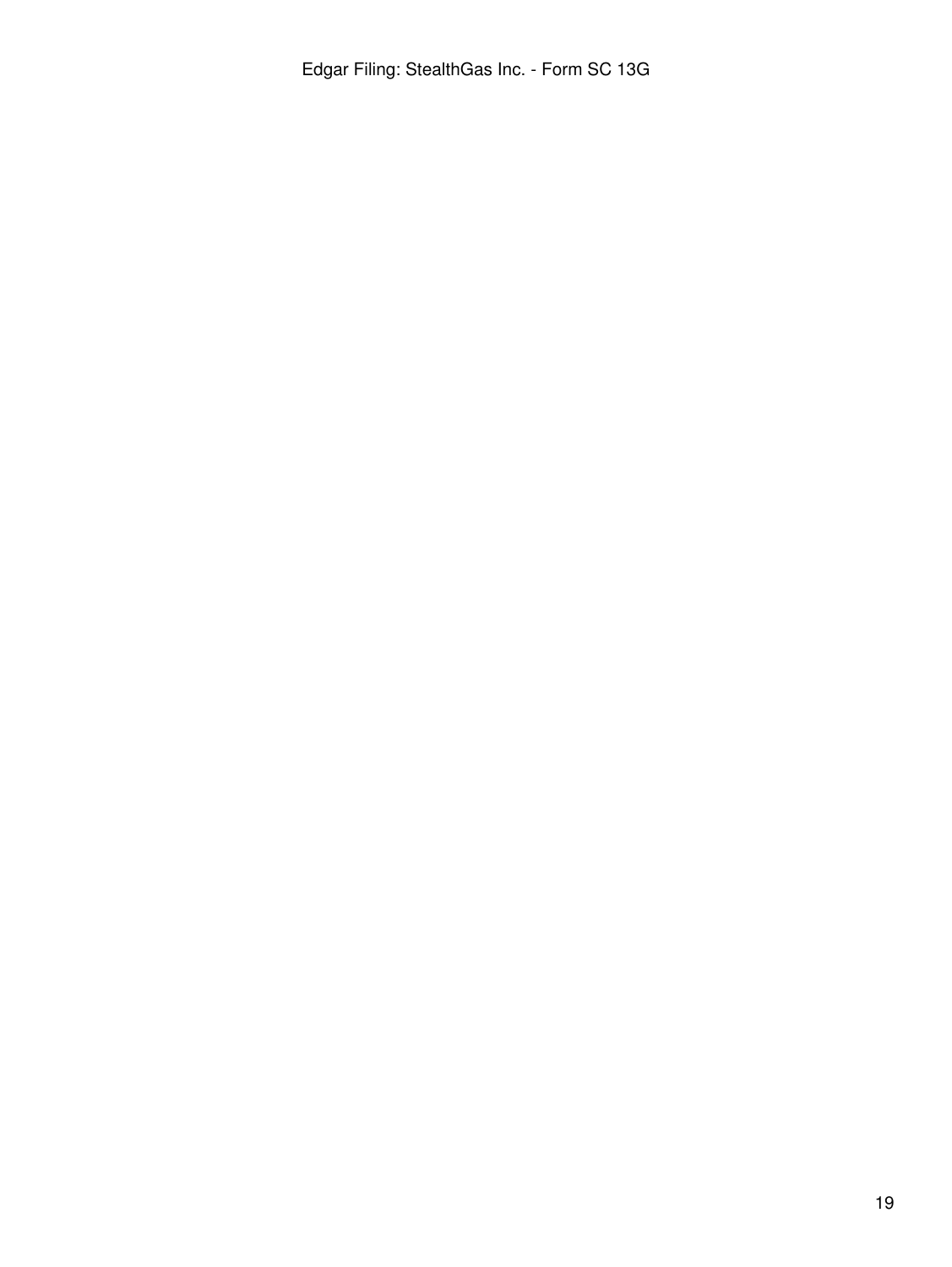Page 10 of 12 Pages

Item 6. Ownership of More than Five Percent on Behalf of Another Person.

See Item 4 above.

Item Identification and Classification of the Subsidiary Which Acquired the Security Being Reported on By the 7. Parent Holding Company.

Item 8. Identification and Classification of Members of the Group.

Item 9. Notice of Dissolution of Group.

Item 10. Certification:

By signing below, I certify that, to the best of my knowledge and belief, the securities referred to above were not acquired and are not held for the purpose or with the effect of changing or influencing the control of the issuer and were not acquired and are not held in connection with or as a participant in any transaction having that purpose or effect.

N/A

N/A

N/A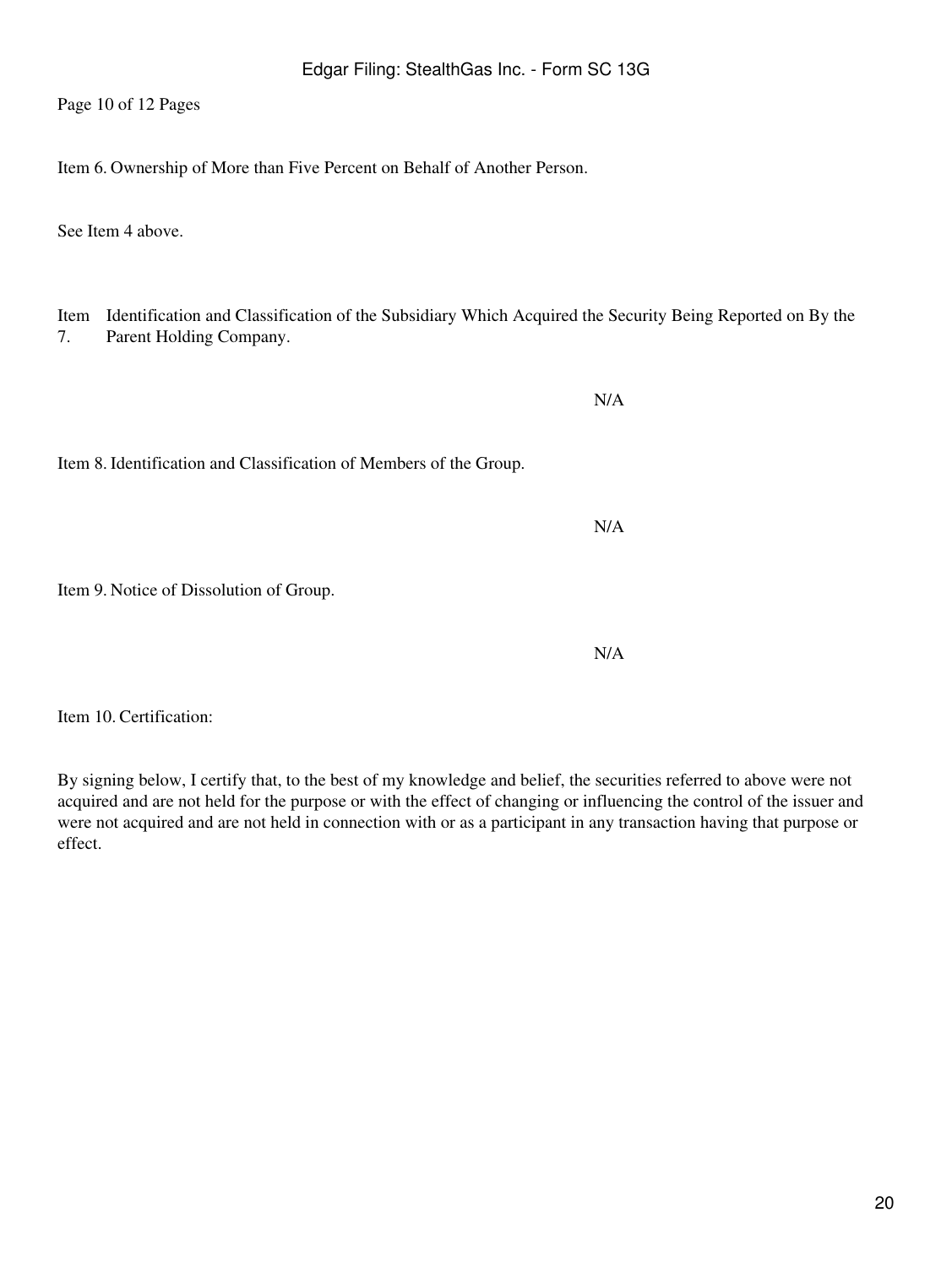Page 11 of 12 Pages

## SIGNATURE

After reasonable inquiry and to the best of my knowledge and belief, I certify that the information set forth in this statement is true, complete and correct.

Date: February 13, 2017

#### **Glendon Capital Management, L.P.**

By: Glendon Capital Management, LLC Its: General Partner

/s/ Michael Montgomery Michael Montgomery, Chief Compliance Officer

/s/ Matthew S. Barrett Matthew S. Barrett

/s/ Holly Kim Holly Kim

/s/ Eitan Melamed Eitan Melamed

/s/ Michael Keegan Michael Keegan

/s/ Brian Berman Brian Berman